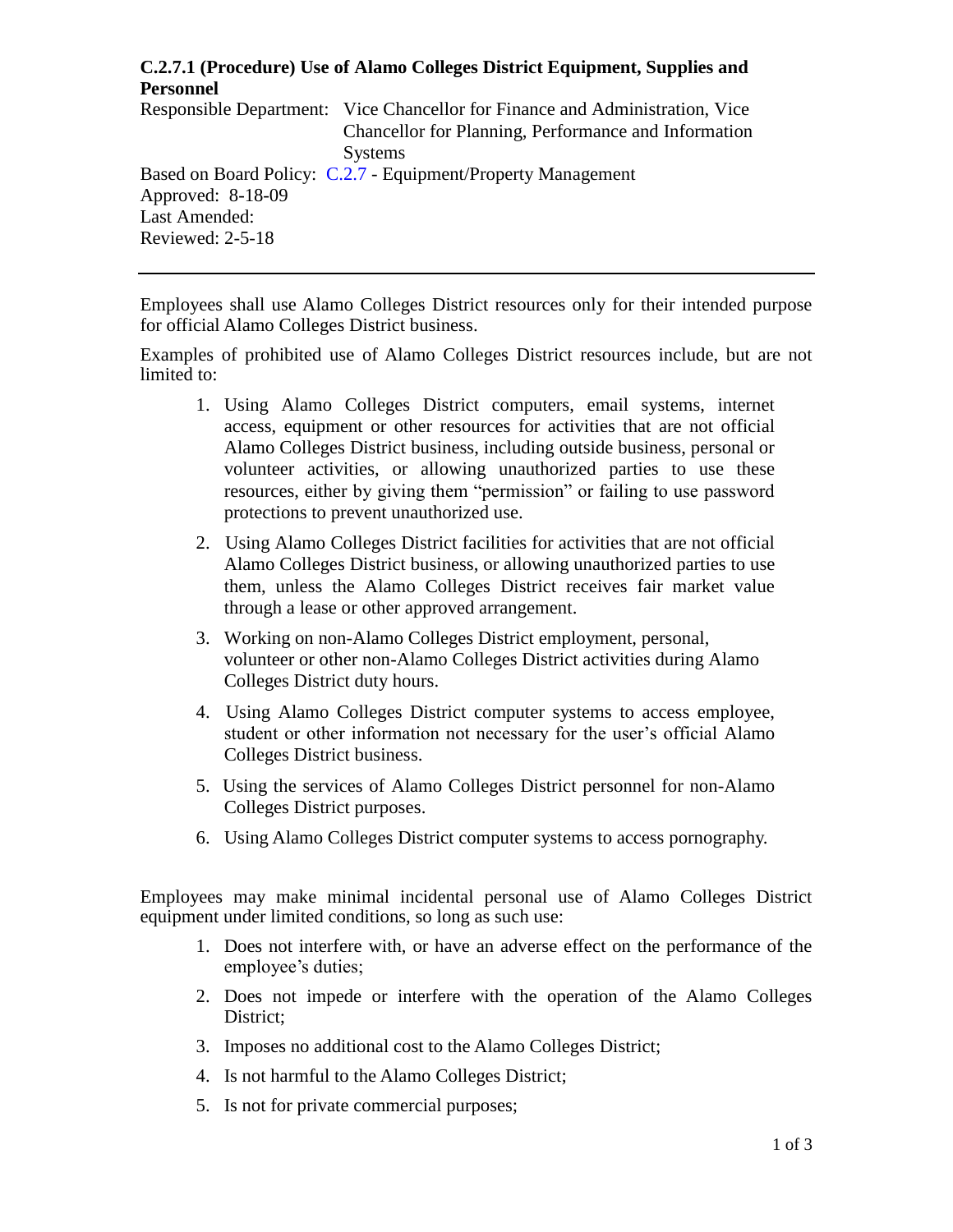# **C.2.7.1 (Procedure) Use of Alamo Colleges District Equipment, Supplies and Personnel**

Responsible Department: Vice Chancellor for Finance and Administration, Vice Chancellor for Planning, Performance and Information Systems Based on Board Policy: [C.2.7](https://www.alamo.edu/siteassets/district/about-us/leadership/board-of-trustees/policies-pdfs/section-c/c.2.7-policy.pdf) - Equipment/Property Management Approved: 8-18-09 Last Amended: Reviewed: 2-5-18

- 6. Does not result in unauthorized software or digital media being installed in, or downloaded to Alamo Colleges District equipment; and
- 7. Does not result in the violation of copyright laws or software licenses.

## **Off-site Use of Alamo Colleges District Equipment**

It is in the best interest of the Alamo Colleges District to facilitate the means for effective and efficient job performance between the Alamo Colleges District and its employees. To support and maintain this effort for the purpose of conducting such business, Alamo Colleges District employees designated by the Chancellor are authorized to request, receive and use Alamo Colleges District communication equipment, as well as supplies necessary or incidental for its operation and use. The request must be documented following Inventory Control Property Management guidelines. See procedure [C.2.7.4.](https://www.alamo.edu/siteassets/district/about-us/leadership/board-of-trustees/policies-pdfs/section-c/c.2.7.4-procedure1.pdf) Equipment may include, but is not limited to, telephone equipment, answering machines, fax machines, computer hardware and software, scanners, and equipment ancillary to the foregoing. Facsimile transmissions shall include a legend stating that the transmission and transmission equipment are to be used only in the conduct of Alamo Colleges District business. For detailed rules governing the assignment and use of Alamo Colleges District communication equipment see [C.2.7.2.](https://www.alamo.edu/siteassets/district/about-us/leadership/board-of-trustees/policies-pdfs/section-c/c.2.7.2-procedure.pdf)

The Alamo Colleges District will provide technology support for such equipment. Only equipment that conforms to Alamo Colleges District Information Technology standards will be considered for technology support.

Upon termination of employment, Alamo Colleges District employees shall return such equipment to the Alamo Colleges District.

Alamo Colleges District employees shall provide access to such equipment, upon request for purposes of accounting for inventory tagging and affixing barcode tracking number, conducting annual or mid-year inventory. For detailed rules governing the property management and inventory control for Alamo Colleges District, see Procedure [C.2.7.4.](https://www.alamo.edu/siteassets/district/about-us/leadership/board-of-trustees/policies-pdfs/section-c/c.2.7.4-procedure1.pdf)

Materials and communications produced, received or distributed with the use of Alamo Colleges District equipment are subject to all applicable terms and conditions set forth by the Texas Public Information Act.

#### **Communication Allowance**

The Alamo Colleges District recognizes that certain critical personnel require communication devices, such as cellular phones, to conduct Alamo Colleges District business when away from their assigned work location. Designated employees who use their personal cell phones to conduct Alamo Colleges District business will receive a communication allowance. For detailed rules governing communication allowances see [C.2.7.2.](https://www.alamo.edu/siteassets/district/about-us/leadership/board-of-trustees/policies-pdfs/section-c/c.2.7.2-procedure.pdf)